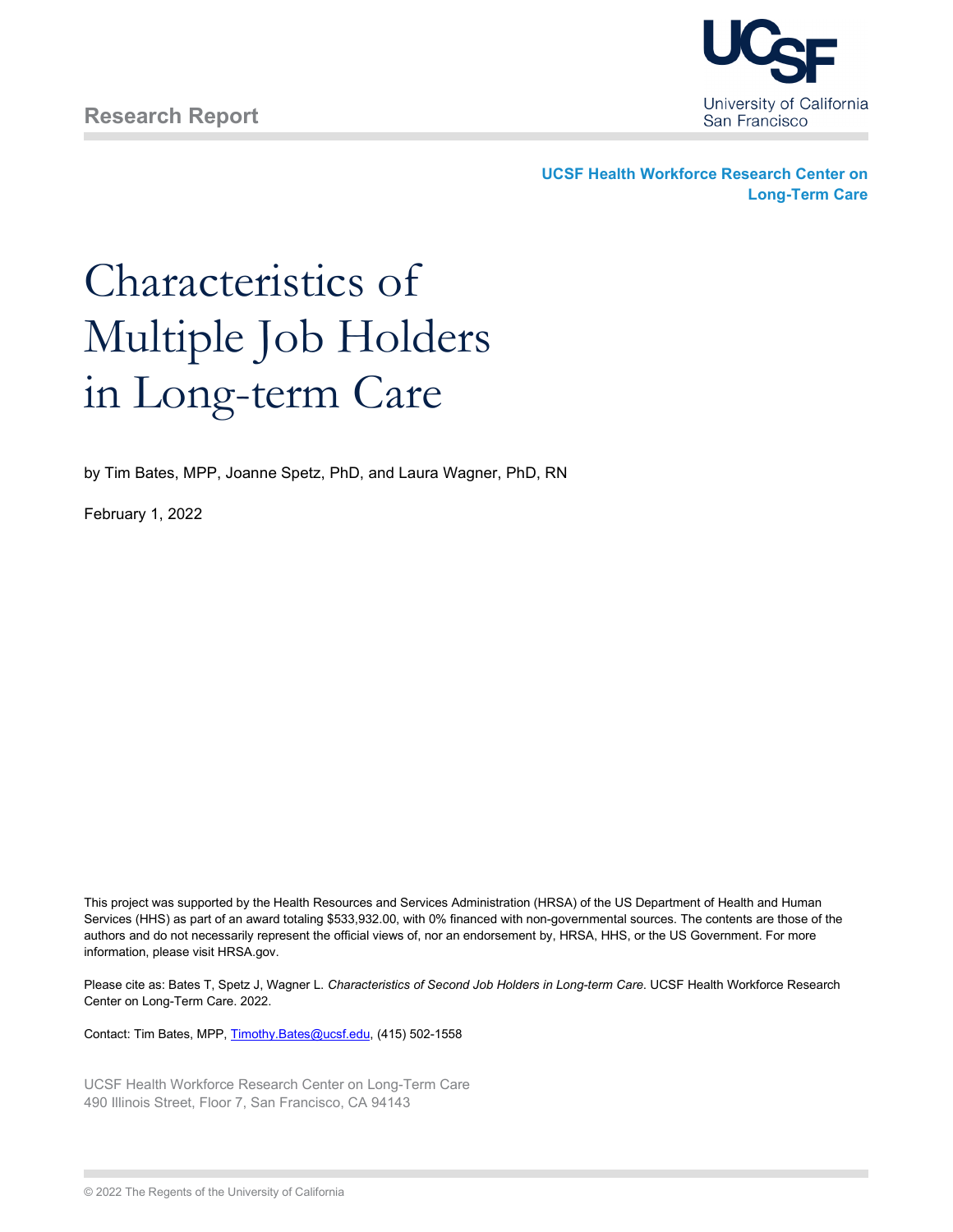## **Contents**

 $\mathbb{R}^2$ 

| $\mathbf 2$  | Dala SU        |
|--------------|----------------|
| $\mathbf{2}$ | <b>Methods</b> |
| 3            | <b>Results</b> |
| 3            | <b>Conclus</b> |
| 3            | <b>Referen</b> |
| 3            |                |
| 3            |                |
| 4            |                |
| 5            |                |
|              |                |

**[Data Source](#page-4-1) 5 [Methods](#page-5-0) 6 [Results](#page-5-1) 6 [Conclusions](#page-13-0) 14 [References](#page-15-0) 16**

## <span id="page-1-0"></span>**Table of Tables**

| Table 2. Estimated Percentage of Employment in Primary Job, by LTC Setting and Occupation 7     |  |
|-------------------------------------------------------------------------------------------------|--|
| Table 3. Median Age by Occupation and Second Job Holding Status, LTC Employment Settings  8     |  |
| Table 4. Average Number of Usual Hours Worked per Week in Primary Job, by Occupation and Second |  |
|                                                                                                 |  |
| Table 5. Median Hourly Wage in Primary Job, by Occupation and Second Job Holding Status, LTC    |  |
|                                                                                                 |  |
| Table 6. Second Job Holders in LTC, by Occupation and Employment Setting of Second Job 14       |  |

## <span id="page-1-1"></span>**Table of Figures**

| Figure 2. Percent of Workers Who are Female, by Occupation and Second Job Holding Status, LTC      |     |
|----------------------------------------------------------------------------------------------------|-----|
|                                                                                                    | - 8 |
| Figure 3. Racial/Ethnic Composition by Occupational Group, LTC Employment Settings                 |     |
| Figure 4. Racial/Ethnic Composition by Occupational Group and Second Job Holding Status, LTC       |     |
|                                                                                                    |     |
| Figure 5. Foreign-Born Status by Occupation and Second Job Holding Status, LTC Employment Settings |     |
|                                                                                                    |     |
| Figure 6. Marital Status by Occupation and Second Job Holding Status, LTC Employment Settings  11  |     |
| Figure 7. Percentage of Workers with More than One Job, by Occupation and Metropolitan Versus Non- |     |
|                                                                                                    |     |
| Figure 8. Full-Time Versus Part-Time Status in Primary Job, by Occupation and Second Job Holding   |     |
|                                                                                                    |     |
| Figure 9. Union Membership/Coverage in Primary Job, by Occupation and Second Job Holding Status,   |     |
|                                                                                                    |     |
|                                                                                                    |     |

**COL**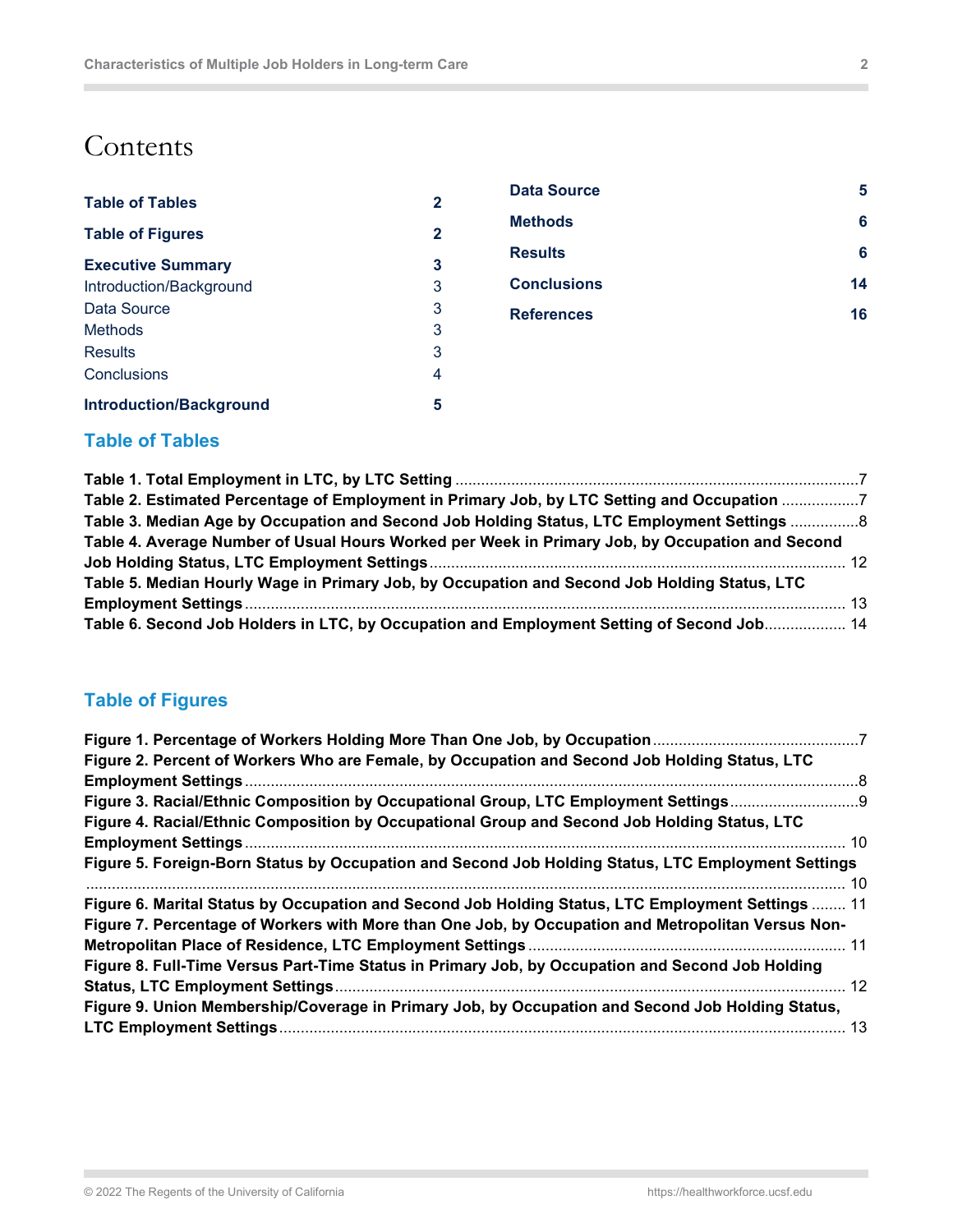#### <span id="page-2-0"></span>**Executive Summary**

#### <span id="page-2-1"></span>**Introduction/Background**

The primary reason for individuals holding multiple jobs is concern for one's financial security, resulting from low wages, inconsistent or insufficient hours, a lack of benefits, or some combination of these factors. The fact that the long-term care (LTC) workforce is affected by all of them, it is not surprising that second job holding rates in the LTC workforce are higher by comparison with the workforce overall. Moreover, the COVID-19 pandemic has created a new source of concern with regard to multiple job holding in the LTC workforce. COVID-19 is an especially serious threat to the frail residents in LTC facilities and nosocomial infections are an important driver of COVID-19 outbreaks in LTC settings. The potential for LTC staff to be a primary route of virus transmission is high.

This data brief examines rates of multiple job holding by the LTC workforce. It uses estimates from the Current Population Survey to describe the characteristics of individuals providing direct patient care in LTC settings, with a focus on identifying differences between single and multiple job holders. The data reveal important factors that contribute to multiple job holding and point to opportunities to improve employment practices to better support the LTC workforce and protect the population they serve.

#### <span id="page-2-2"></span>**Data Source**

We pooled 10 years of basic monthly data files from the Current Population Survey (CPS) covering the period 2010 to 2019 to ensure a sufficient number of sample observations. The data were restricted to individuals whose reported employment status was either "employed-at work" or "employed-but absent" (from work). Health care workers providing direct patient care were defined to include registered nurses (RNs), licensed practical and vocational nurses (LPNs), nursing aides, home health aides, and personal care aides (PCAs). LTC employment settings were defined to include home health care, skilled nursing facilities, residential care, individual and family services, and private households.

Despite using a pooled dataset, it was necessary to combine RNs and LPNs into a single occupational group (and to combine some racial and ethnic categories), when examining differences between single and multiple job holders. The CPS itself uses the Census Occupation Code classification system to identify an individual's occupation, which combines nursing aides and home health aides into a single group (and also includes psychiatric aides)

#### <span id="page-2-3"></span>**Methods**

Descriptive methods were used to identify differences in the characteristics of single versus multiple job holders across occupational groups and LTC employment settings. Results were presented as proportions or means. Logistic regression and predicted marginal probabilities were estimated to test for statistically significant differences in proportions.

#### <span id="page-2-4"></span>**Results**

The rate of multiple job holding in LTC was 6% or greater for all occupation groups. In comparison, the rate of multiple job holding in non-LTC employment was only 4.4%. Multiple job holding was more common among PCAs (7.1%) and RNs/LPNs (6.8%) than for nursing, psychiatric, and home health aides (6%). The median age of multiple job holders was lower for nursing, psychiatric, and home health aides and PCAs in comparison to single job holders but was slightly higher among RN/LPNs. Female RN/LPNs and female nursing, psychiatric, and home health aides were less likely to hold second jobs compared with men. The percentage of second job holding male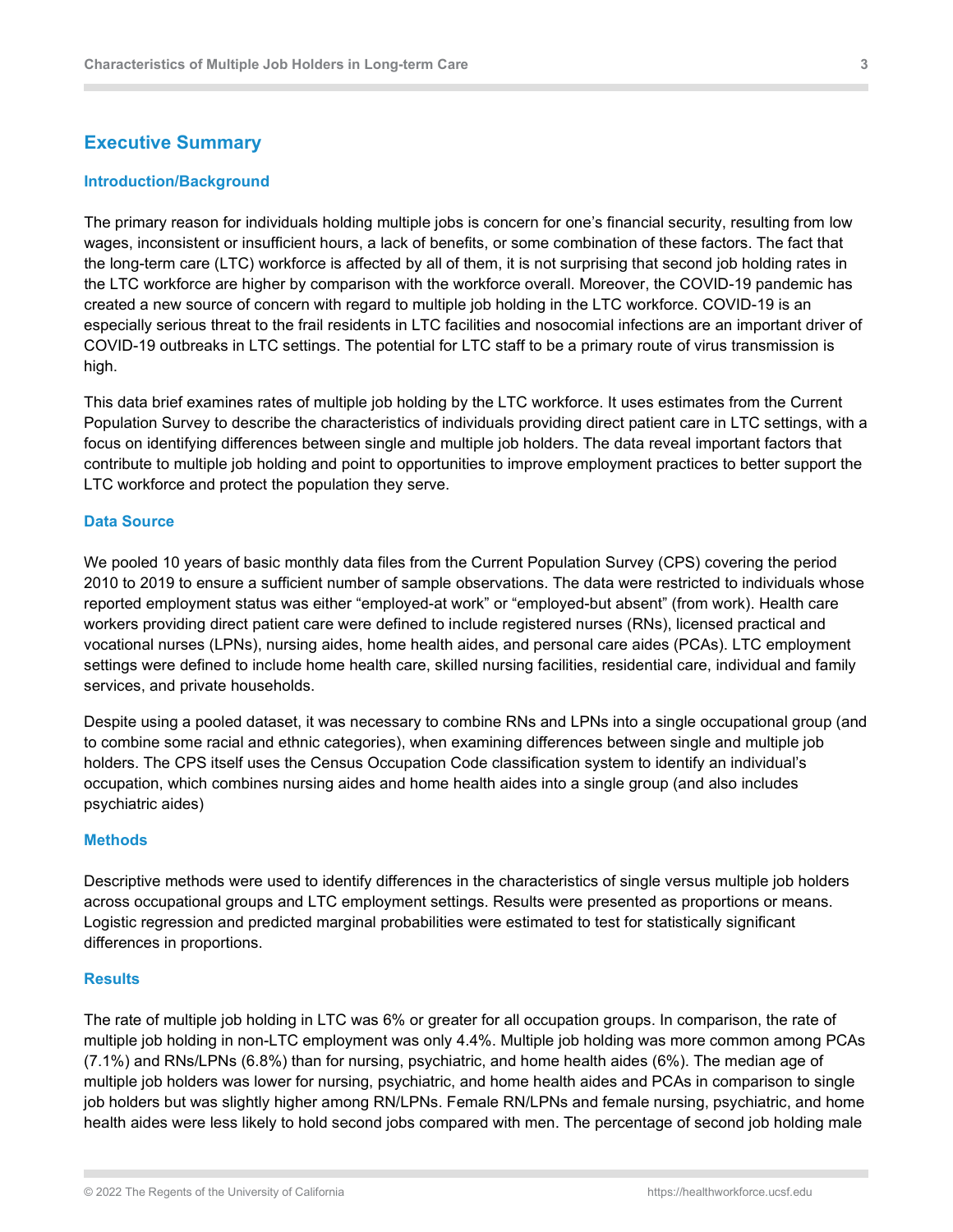RN/LPNs was twice as large as single job holding male RN/LPNs. Among all three occupation groups, Black or African American workers accounted for a larger percentage of second job holders in comparison to single job holders. Among RN/LPNs, White workers represented a larger of percentage of single job holders relative to second job holders but a comparatively larger percentage of second job holders among PCAs. The percentage of foreign-born RN/LPNs who were second job holders (25.5%) was much larger compared with single job holders (15.9%).

RN/LPNs who had multiple jobs averaged 2.4 hours per week less in their primary jobs than RN/LPNs who held only one job. Second job holding nursing, psychiatric, and home health aides averaged one hour per week less in their primary job than single job holders. Across all three occupation groups, health workers who had multiple jobs were less likely to work full-time in their primary job. Analysis of earnings data did not indicate substantial differences in the hourly wage earned by single job holders versus second job holders. It did, however, demonstrate that nursing, psychiatric, and home health aides and PCAs earned considerably less than RN/LPNs. Moreover, these data underscored that healthcare workers employed in LTC earned less by comparison with workers employed in other settings. Finally, nearly one-third of RN/LPNs and nursing, psychiatric, and home health aides holding multiple jobs reported secondary employment in the same occupation and in a LTC setting; among PCAs the percentage was smaller (26.5%). Secondary employment in LTC generally (whether in the same or a different occupation) ranged from 45% to 53% across the occupational groups.

#### <span id="page-3-0"></span>**Conclusions**

Multiple job holders differed from single job holders in terms of age, gender, race/ethnicity, and foreign-born status, although not always consistently across all occupation groups. LTC employment paid considerably less than other healthcare settings, particularly for RNs and LPNs. However, we found no meaningful difference for any occupation group in the estimated median hourly wage for single versus multiple job holders' primary jobs. Our analysis also showed that a near majority of multiple job holding RN/LPNs and PCAs, and an actual majority of nursing, psychiatric, and home health aides, were also employed in a LTC setting for their second jobs (whether in the same or in a different occupation). Moreover, approximately two-thirds of multiple job holding RN/LPNs and nursing, psychiatric, and home health aides reported secondary employment in healthcare (in any occupation, whether in LTC or another healthcare setting).

Multiple job holding is a difficult phenomenon to measure. It is plausible that patient care workers employed in LTC settings are more likely than average to engage in alternative work arrangements such as informal home health care services providers. The number of patient care providers in LTC settings who hold multiple jobs may be higher than official estimates. The urgency of the threat posed by COVID-19 to the LTC patient population has diminished with the widespread availability of effective vaccines. Beyond the challenges posed by a viral pandemic, employment in LTC remains at a competitive disadvantage with other healthcare settings and many other sectors of employment generally. Among policy reforms recommended to better support the LTC workforce, reforming how LTC is financed is critical, as it is the most likely pathway to higher wages and more generous benefits across the LTC workforce. These changes could have the effect of lowering the rate of multiple job holding, which would further reduce stress for LTC workers and mitigate the infection risk posed by individuals employed across multiple care settings.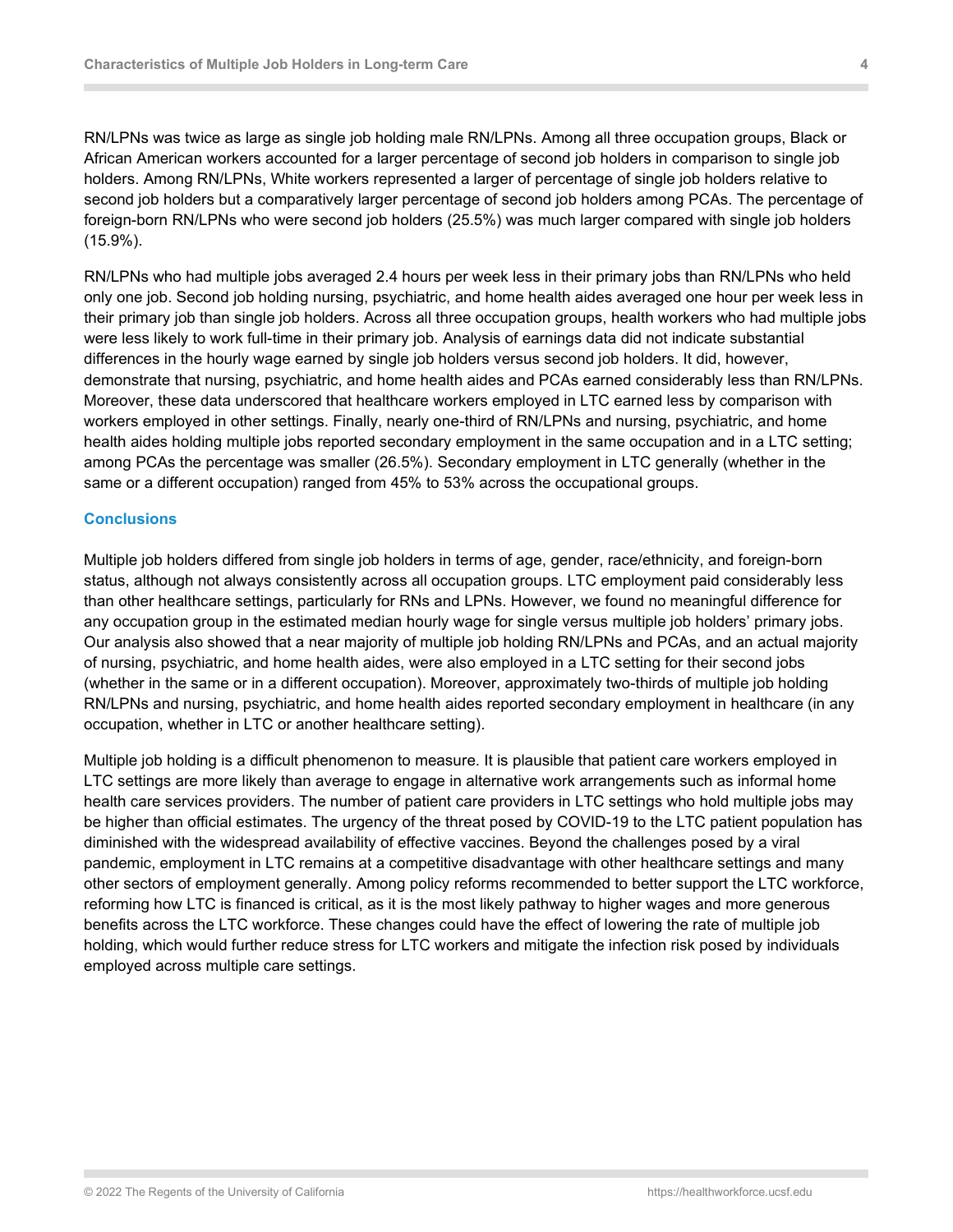#### <span id="page-4-0"></span>**Introduction/Background**

Research indicates that individuals holding multiple jobs are motivated by three principal factors: financial need, professional development, and psychological fulfillment.1,2 A second job can be a source of skill development for those seeking professional advancement in their chosen career, or to shift into a new career. It may be a way to turn a "passion project" into a source of financial gain. These motivations may overlap. Multiple studies, however, point to concern for one's financial state as the main driver of working more than one job.1,2 This concern may result from insufficient wages, inconsistent hours, a lack of benefits, or the inability to work more paid hours (e.g., salaried employees who cannot earn more for additional hours worked).

Low wages, poor benefits, unpredictable schedules, high rates of turnover, and staff shortages are workforce issues in long-term care (LTC) that policy makers and other stakeholders have sought to address to improve employment conditions and care quality.<sup>3,4</sup> Given these factors, it is not surprising that second job holding rates in the LTC workforce are higher by comparison with the workforce overall. 5,6,7,8

The COVID-19 pandemic has created a new source of concern for the LTC workforce. COVID-19 is an especially serious threat to the frail residents in LTC facilities; researchers have estimated that somewhere between 30% and 40% of all COVID-19-related deaths in the United States have occurred in LTC facilities. Nosocomial infections are an important driver of COVID-19 outbreaks in LTC settings, <sup>9</sup> and the potential for staff to be a primary route of virus transmission is high. This has raised concern about the extent to which staff in LTC settings hold more than one job (or work at multiple sites for a single organization), <sup>8</sup> given the potential for an infected worker to transmit the virus across more than one care setting.<sup>10</sup>

This data brief examines rates of multiple job holding by the LTC workforce. It uses estimates from the Current Population Survey to describe the characteristics of individuals providing direct patient care in LTC settings, with a focus on identifying differences between single and multiple job holders. The data reveal important factors that contribute to multiple job holding and point to opportunities to improve employment practices to better support the LTC workforce and protect the population they serve.

#### <span id="page-4-1"></span>**Data Source**

We constructed our dataset by pooling 10 years of Current Population Survey (CPS) basic monthly files covering the period from 2010 to 2019. The individual monthly data files were downloaded from the public use data archive of the National Bureau of Economic Research.11 Pooling the data was necessary to ensure a sufficient number of observations of individuals providing direct patient care in LTC settings. Individual sample weights were adjusted to account for the pooled samples, and test estimates were generated and benchmarked against published estimates available from the Bureau of Labor Statistics to calibrate accuracy. The dataset was restricted to include only cases where employment status was coded as "employed-at work" or "employed-but absent" (from work). To avoid duplicate observations of the same individual, only cases in month four of the rotation through the CPS panel were included.

Health care workers providing direct patient care were defined to include registered nurses (RNs), licensed practical and vocational nurses (LPNs), nursing aides, home health aides, and personal care aides. Despite pooling a decade of data to mitigate issues related to sample size, it was necessary to combine RNs and LPNs into a single occupational group (and to combine some racial and ethnic categories), when examining differences between single and multiple job holders. The CPS itself uses the Census Occupation Code to identify an individual's occupation, a scheme that combines nursing aides and home health aides into a single group (and also includes psychiatric aides).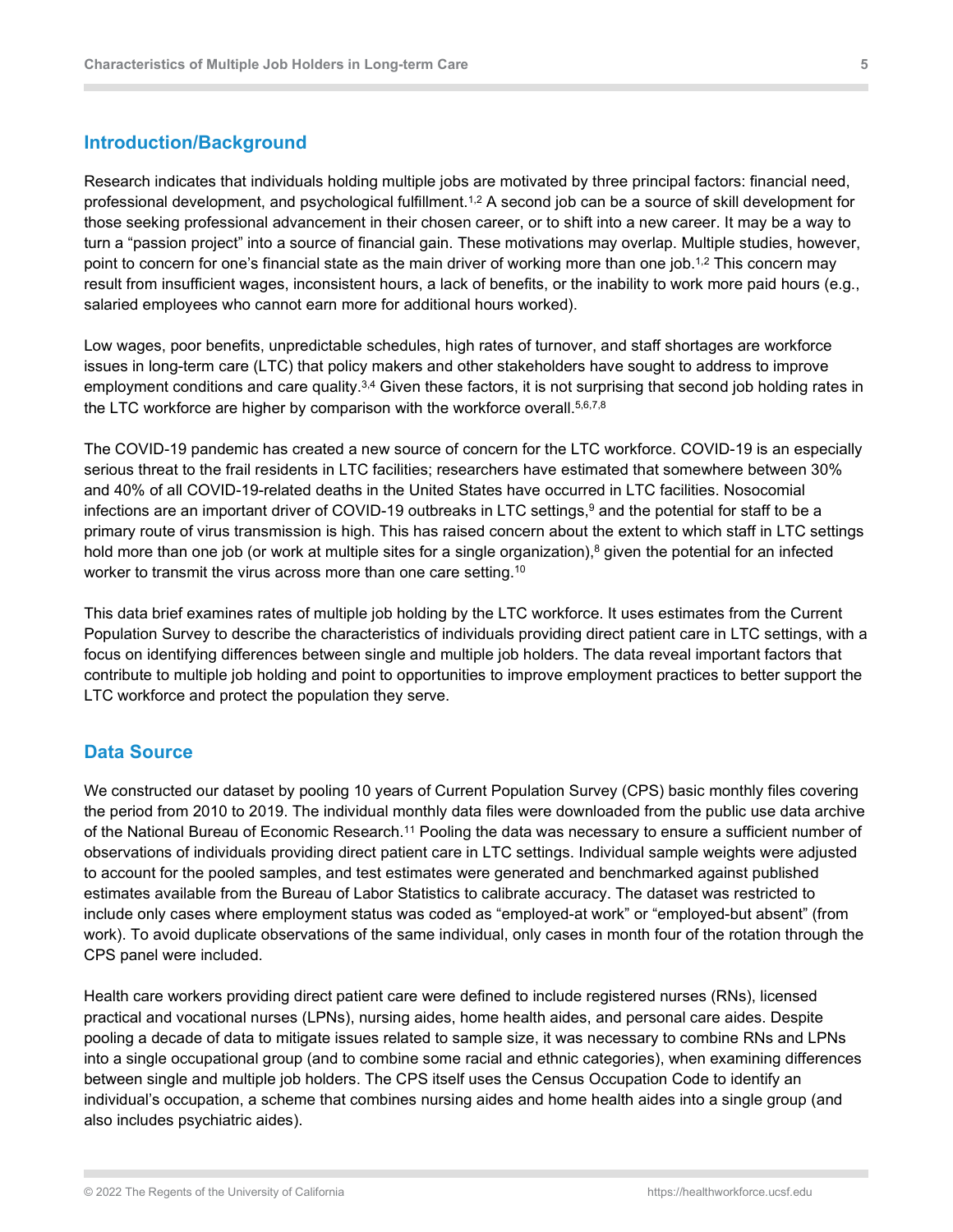LTC employment settings were defined to include home health care, skilled nursing facilities, residential care, individual and family services, and private households. Earnings were presented as inflation-adjusted hourly wages in 2019 dollars. For persons identified as being paid on an hourly basis, we used the reported hourly wage. If the individual was identified as being paid on a non-hourly basis, we computed the hourly wage as *reported earnings per week / usual hours worked per week*. The weekly earnings variable was top-coded at \$2,884.61, and data were not adjusted to account for any potential bias this might introduce. Sample cases where the reported or computed hourly wage was less than the federal minimum wage were excluded.

#### <span id="page-5-0"></span>**Methods**

Descriptive methods were used to identify differences in the characteristics of single versus multiple job holders across occupational groups and LTC employment settings. Results were presented as proportions or means. The Wilcoxon rank-sum test was performed to test for statistically significant differences in median values; independent t-tests with unequal variance were performed to test for statistically significant differences in mean values. Logistic regression and predicted marginal probabilities were estimated to test for statistically significant differences in proportions. This method of using predicted probabilities produced a p-value for each estimated proportion and allowed us to evaluate the probability that an obtained value occurred by chance alone. However, it is important to acknowledge that statistical significance does not equal importance. Many of the differences presented here are quite small, and while they may be statistically significant, they may not have practical importance.

The results of this analysis are a series of descriptive tables. Each table presents estimates of employment by occupation group or by LTC employment setting, and by single versus second job holding status, for selected characteristics. The following abbreviations are used throughout the tables:

- RN/LPN denotes persons employed as registered nurses or licensed practical/vocational nurses.
- NPHH denotes persons employed as nursing aides, psychiatric aides, or home health aides.
- PCA denotes persons employed as personal care aides.

#### <span id="page-5-1"></span>**Results**

Table 1 presents data on total employment of the patient care occupations in each of the LTC sectors. The total employment of RN/LPNs, NPHHs, and PCAs was largest in nursing care/skilled nursing facilities, at 221,461, and smallest for private households, at 92,896. The second column of Table 1 presents the percentage of total employment in each LTC setting composed of RN/LPNs, NPHHs and PCAs. These occupations accounted for more than 80% of total employment in home health settings and approximately 60% of total employment in nursing care/skilled nursing facility settings, while accounting for much smaller percentages of total employment in residential care, individual and family services, and private household settings.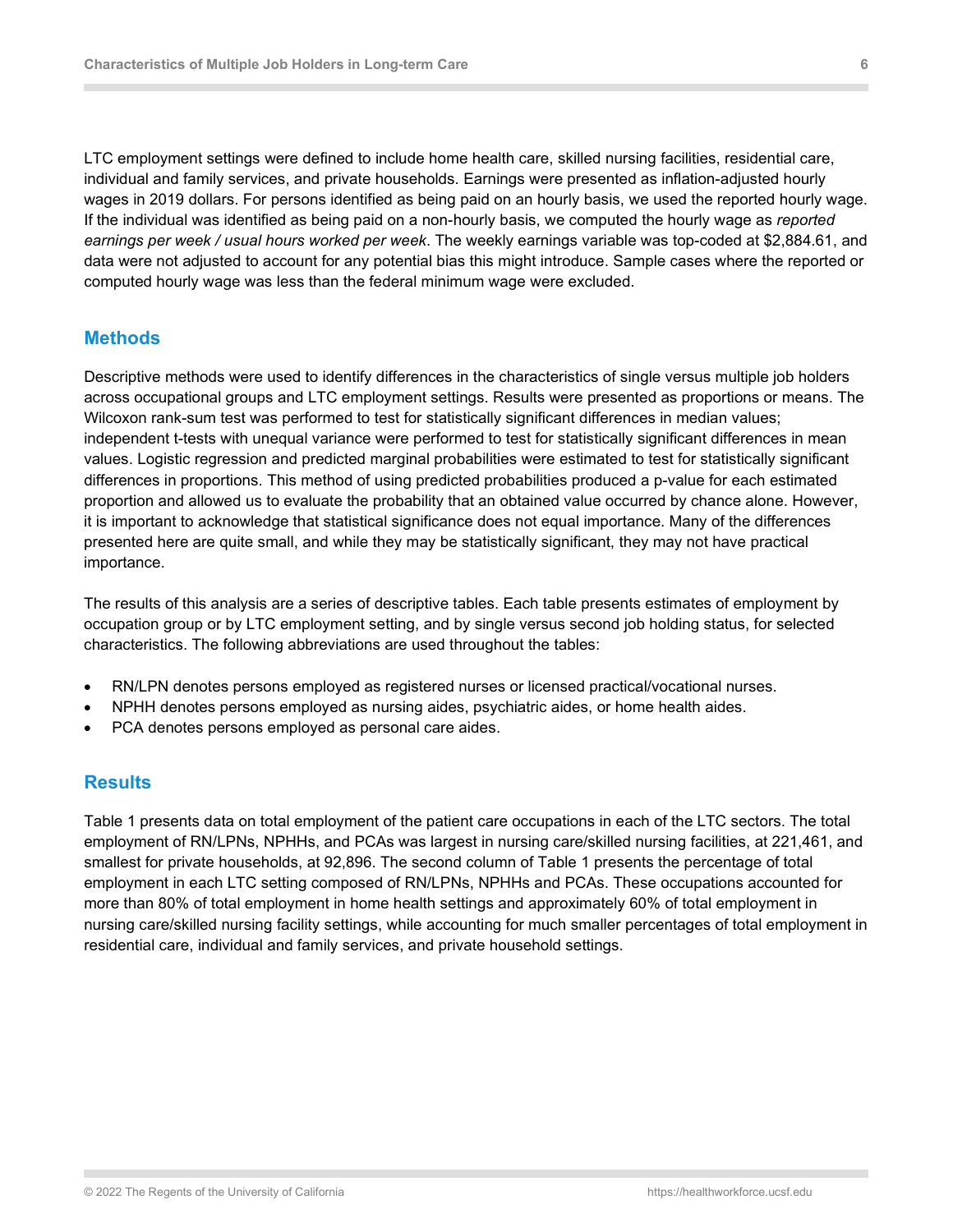| LTC Setting                             | <b>Total employment</b> | Combined RN/LPN, NPHH, & PC<br>employment as percentage of<br>total employment |
|-----------------------------------------|-------------------------|--------------------------------------------------------------------------------|
| Home Health                             | 162.493                 | 81.2%                                                                          |
| Nursing Care/Skilled Nursing Facilities | 221.461                 | 59.7%                                                                          |
| <b>Residential Care</b>                 | 101.099                 | 33.3%                                                                          |
| Individual & Family Services            | 191.040                 | 25.1%                                                                          |
| <b>Private Households</b>               | 92.896                  | 16.1%                                                                          |

#### <span id="page-6-0"></span>**Table 1. Total Employment in LTC, by LTC Setting**

Table 2 presents the distribution of primary employment for each occupation across the different LTC settings. Approximately 90% of RN/LPNs and NPHHs who worked in LTC were employed in either a home health or nursing care/skilled nursing facility setting. In contrast, employment for PCAs was not concentrated in any one setting.

| <b>LTC Setting</b>                      | RN/LPN | <b>NPHH</b> | <b>PCA</b> |
|-----------------------------------------|--------|-------------|------------|
| Home Health                             | 31.1%  | 40.5%       | 35.0%      |
| Nursing Care/Skilled Nursing Facilities | 59.5%  | 48.0%       | 6.9%       |
| <b>Residential Care</b>                 | 5.6%   | 6.1%        | 16.0%      |
| Individual & Family Services            | 3.4%   | 4.9%        | 30.8%      |
| <b>Private Households</b>               | 0.5%   | 0.5%        | 11.4%      |
| Total employment                        | 77,572 | 161,618     | 121,274    |

#### <span id="page-6-1"></span>**Table 2. Estimated Percentage of Employment in Primary Job, by LTC Setting and Occupation**

Figure 1 shows the percentage of employed persons identified as holding more than one job. The figure presents estimates for each LTC occupations of interest, as well as for all other persons employed in LTC and all other persons employed outside of LTC. The rate of multiple job holding in LTC was 6% or greater for all occupation groups, which was higher by comparison with non-LTC employment. The average rate of multiple job holding across all employment settings outside of LTC was only 4.4%. Multiple job holding was more common among PCAs (7.1%) and RNs/LPNs (6.8%) than for NPHHs (6%).

<span id="page-6-2"></span>



Note: Differences between percentages are statistically significant (*p < .01).*

**PCA**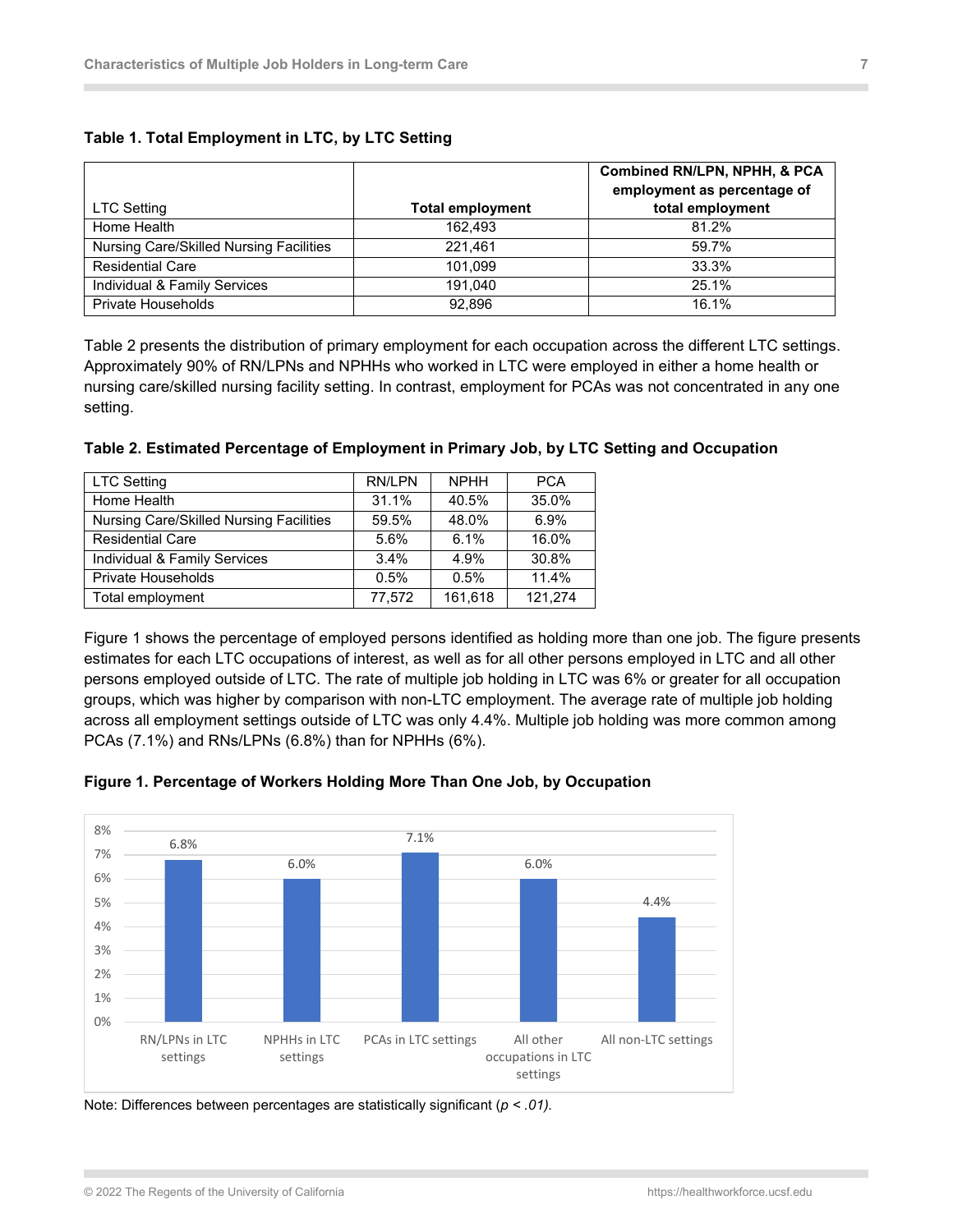As seen in Table 3, the median age of multiple job holders was lower for NPHHs and PCAs in comparison to single job holders but was slightly higher among RN/LPNs.

|             | Median age,<br>single job | Median age,<br>more than one job |
|-------------|---------------------------|----------------------------------|
| RN/LPN      | 44                        | 45                               |
| <b>NPHH</b> | 41                        | 39                               |
| $\cdot$ CA  | 45                        |                                  |

#### <span id="page-7-0"></span>**Table 3. Median Age by Occupation and by Second Job Holding Status, LTC Employment Settings**

Note: Differences in the median age of single vs. multiple job holders were statistically significant (*p < .01)* for NPHHs and PCAs; difference among RN/LPNs was not statistically significant.

Health care workers employed in LTC settings were predominantly female: 91% of NPHHs and RN/LPNs, and 85% of PCAs. However, as seen in Figure 2, female RN/LPNs and NPHHs were less likely to hold second jobs compared with men. The percentage of second job holding male RN/LPNs (17.3%) was twice as large as single job holding male RN/LPNs (8.7%). There was a similar 4.5 percentage point difference among NPHHs.



<span id="page-7-1"></span>**Figure 2. Percent of Workers Who are Female, by Occupation and by Second Job Holding Status, LTC Employment Settings**

Note: Differences in the gender composition of single vs. multiple job holders were statistically significant (*p < .01)* for RN/LPNs and for NPHHs; difference among PCAs was not statistically significant*.*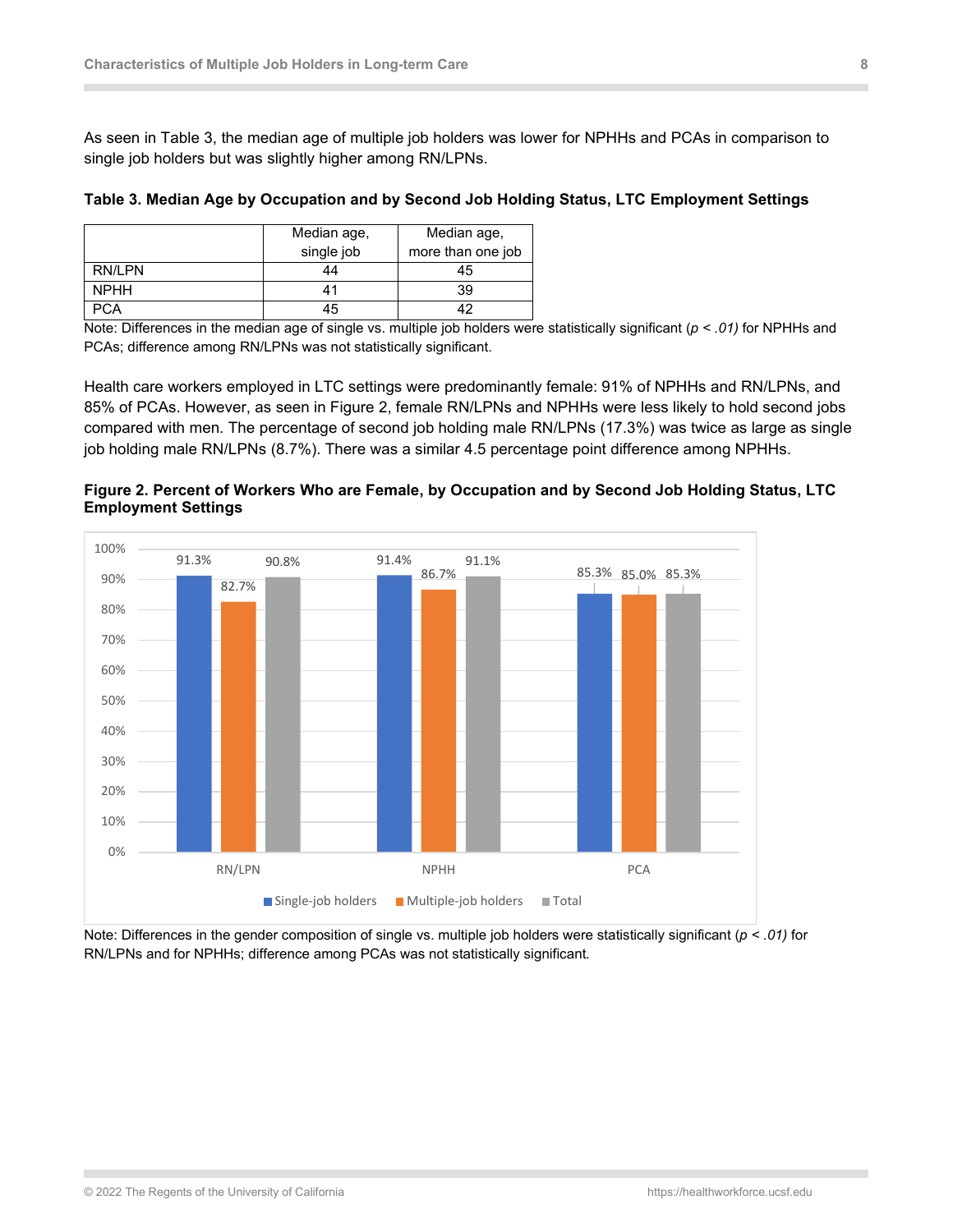Figure 3 describes the racial/ethnic composition for each of the occupation groups regardless of second job holding status. The percentage of White NPHHs (41%) and PCAs (46%) was substantially smaller in comparison with RN/LPNs (64%). Black or African American workers accounted for a much larger percentage of NPHHs (36%) relative to the other occupation groups (21% of RN/LPNs and 23% of PCAs); Hispanic or Latino workers accounted for a much larger percentage of both NPHHs (15%) and PCAs (20%) relative to RN/LPNs (7%).



<span id="page-8-0"></span>**Figure 3. Racial/Ethnic Composition by Occupational Group, LTC Employment Settings**

Because of the small number of sample observations, we collapsed race/ethnicity into three categories: White, Black or African American, and all other racial and ethnic groups. There were notable differences in racial/ethnic composition based on second job holding status, as seen in Figure 4. For all three occupation groups, Black or African American workers accounted for a larger percentage of second job holders in comparison to single job holders. Among RN/LPNs, White workers represented a larger of percentage of single job holders relative to second job holders but a comparatively larger percentage of second job holders among PCAs. Persons representing other racial and ethnic groups formed a larger percentage of second job holders among RN/LPNs and NPHHs but a smaller percentage among PCAs.

Note: Differences in the racial/ethnic composition within each occupation group were statistically significant (*p < .01)*.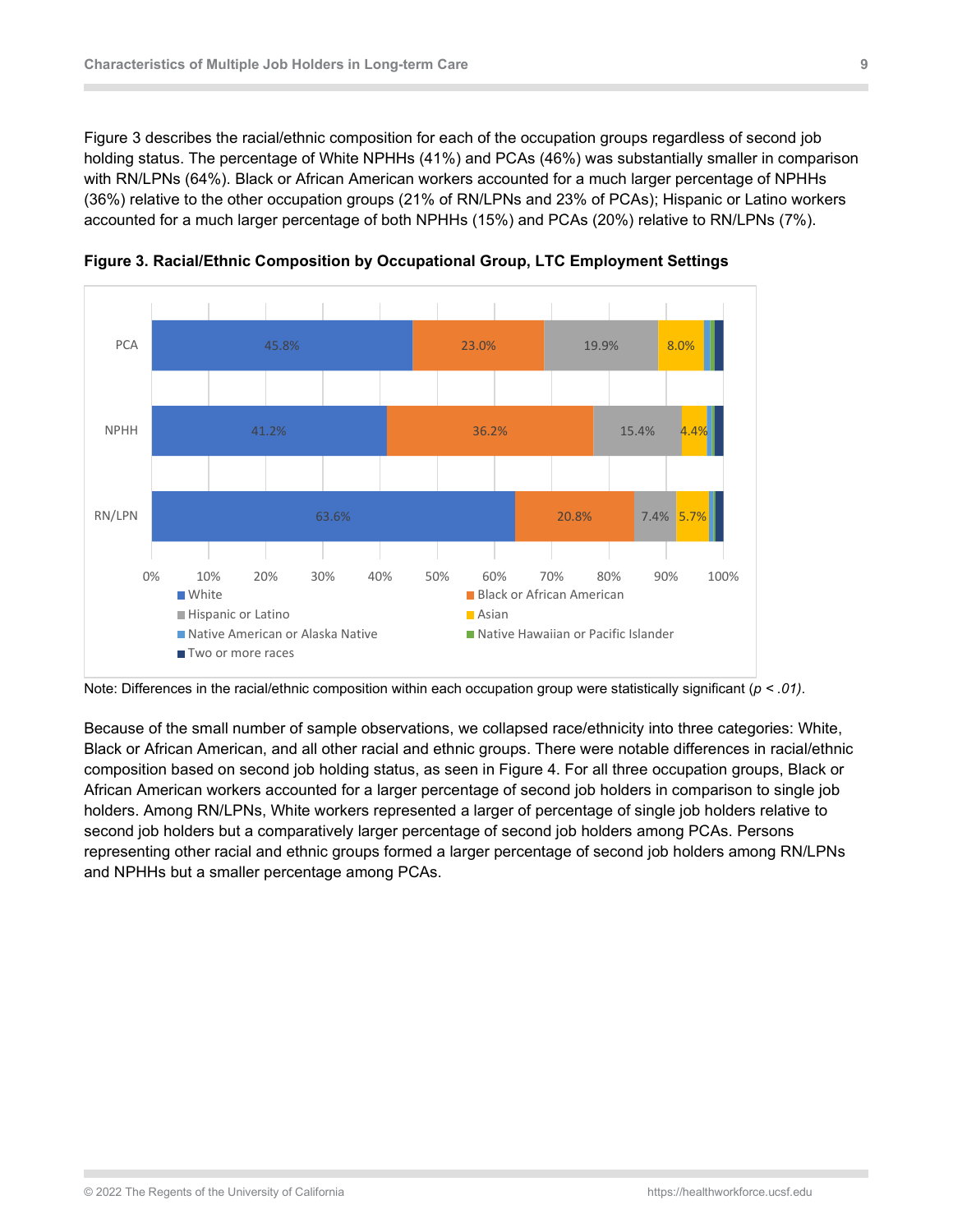

<span id="page-9-0"></span>

Note: Differences in the racial/ethnic composition of single vs. multiple-job holders within each occupation group were statistically significant (*p < .01)*.

As seen in Figure 5, foreign-born persons accounted for a much larger percentage of NPHHs and PCAs employed in LTC settings compared with RN/LPNs. Figure 5 also shows a substantial difference in the percentage of foreign-born RN/LPNs who were second job holders (25.5%) compared with single job holders (15.9%).



<span id="page-9-1"></span>**Figure 5. Foreign-Born Status by Occupation and Second Job Holding Status, LTC Employment Settings**

Note: Differences in the foreign-born vs. native-born composition of single vs. multiple job holders within each occupation group were statistically significant (*p < .01)*.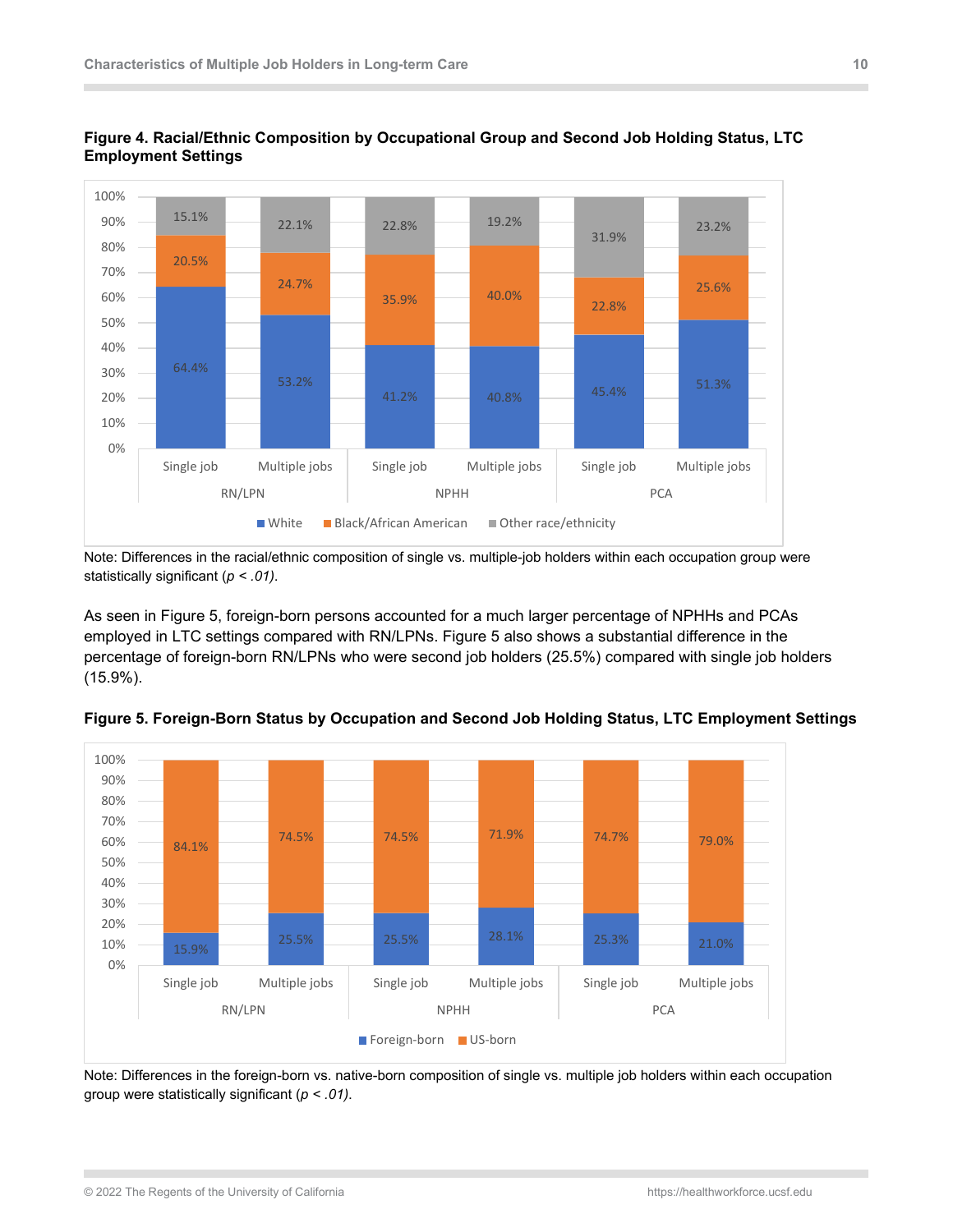Figure 6 shows that second job holders working in LTC settings were more frequently unmarried by comparison with single job holders across all three occupation groups.



<span id="page-10-0"></span>**Figure 6. Marital Status by Occupation and Second Job Holding Status, LTC Employment Settings**

Note: Differences in the marital status of single vs. multiple job holders within each occupation group were statistically significant (*p < .01)*.

As seen in Figure 7, second job holding rates were slightly lower for workers residing in non-metropolitan areas compared to workers living in metropolitan areas for all occupation groups.



#### <span id="page-10-1"></span>**Figure 7. Percentage of Workers with More than One Job, by Occupation and Metropolitan Versus Non-Metropolitan Place of Residence, LTC Employment Settings**

Note: Differences in the metropolitan/non-metropolitan composition of single vs. multiple-job holders within each occupation group were statistically significant (*p < .01)*.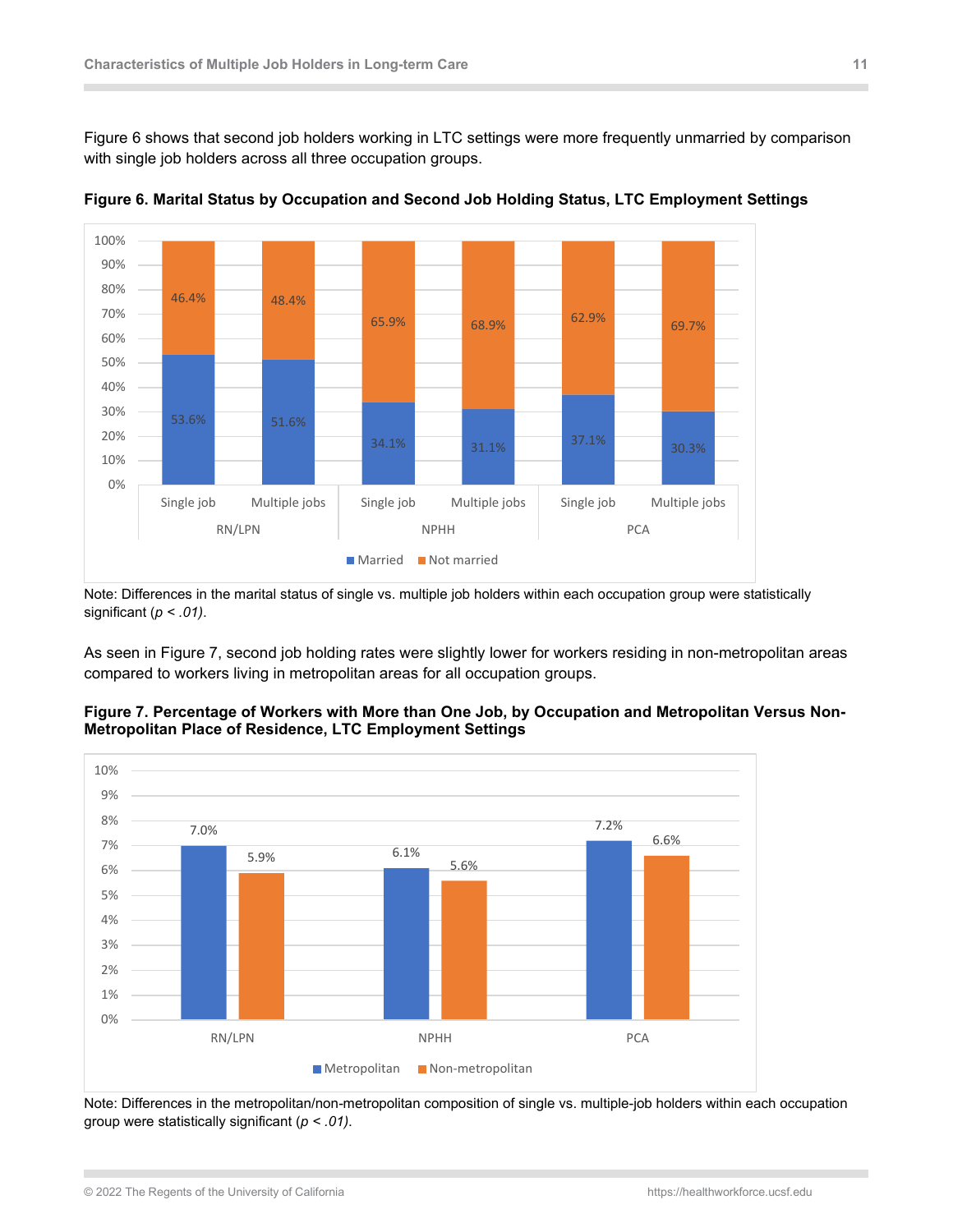Table 4 compares the average number of usual hours worked per week for single job holders and multiple job holders in their primary job. RN/LPNs who had multiple jobs averaged 2.4 hours per week less in their primary jobs than RN/LPNs who held only one job. Second job holding NPHHs averaged one hour per week less in their primary job than single job holders.

#### <span id="page-11-0"></span>**Table 4. Average Number of Usual Hours Worked per Week in Primary Job, by Occupation and Second Job Holding Status, LTC Employment Settings**

|             | Average hours                        | Average hours     |
|-------------|--------------------------------------|-------------------|
|             | worked per week,<br>worked per week, |                   |
|             | single job                           | more than one job |
| RN/LPN      | 37.1                                 | 34.7              |
| <b>NPHH</b> | 34.5                                 | 33.5              |
|             | 33.3                                 | 33.0              |

Note: Differences in the average number of hours worked per week (primary job) by single vs. multiple job holders within each occupation group were statistically significant (*p < .01)*.

Figure 8 shows that for all three occupation groups, health workers who had multiple jobs were less likely to work full time in their primary job. The difference was largest for RN/LPNs, where 78.2% of single job holders were working full time in their primary nursing position, compared to just 65.2% of second job holders. The Current Population Survey considers full-time employment to be 35 or more hours worked per week.



#### <span id="page-11-1"></span>**Figure 8. Full-Time Versus Part-Time Status in Primary Job, by Occupation and Second Job Holding Status, LTC Employment Settings**

Note: Differences in the full-time vs. part-time employment status of single vs. multiple job holders within each occupation group were statistically significant (*p < .01)*.

Table 5 presents the median hourly wage earned for each occupation group in their primary job. These estimates did not indicate substantial differences in the hourly wage earned by single job holders versus second job holders. They did, however, demonstrate that NPHHs and PCAs earned considerably less than RN/LPNs. These data also underscored that healthcare workers employed in LTC earned less by comparison with workers employed in other settings; the median hourly wage earned by RN/LPNs in their primary job in healthcare settings outside of LTC was \$30, and for NPHHs it was \$13.39. There was no difference in the median hourly wage earned by PCAs working in healthcare settings outside of LTC as compared with LTC jobs; this may be attributable to the fact that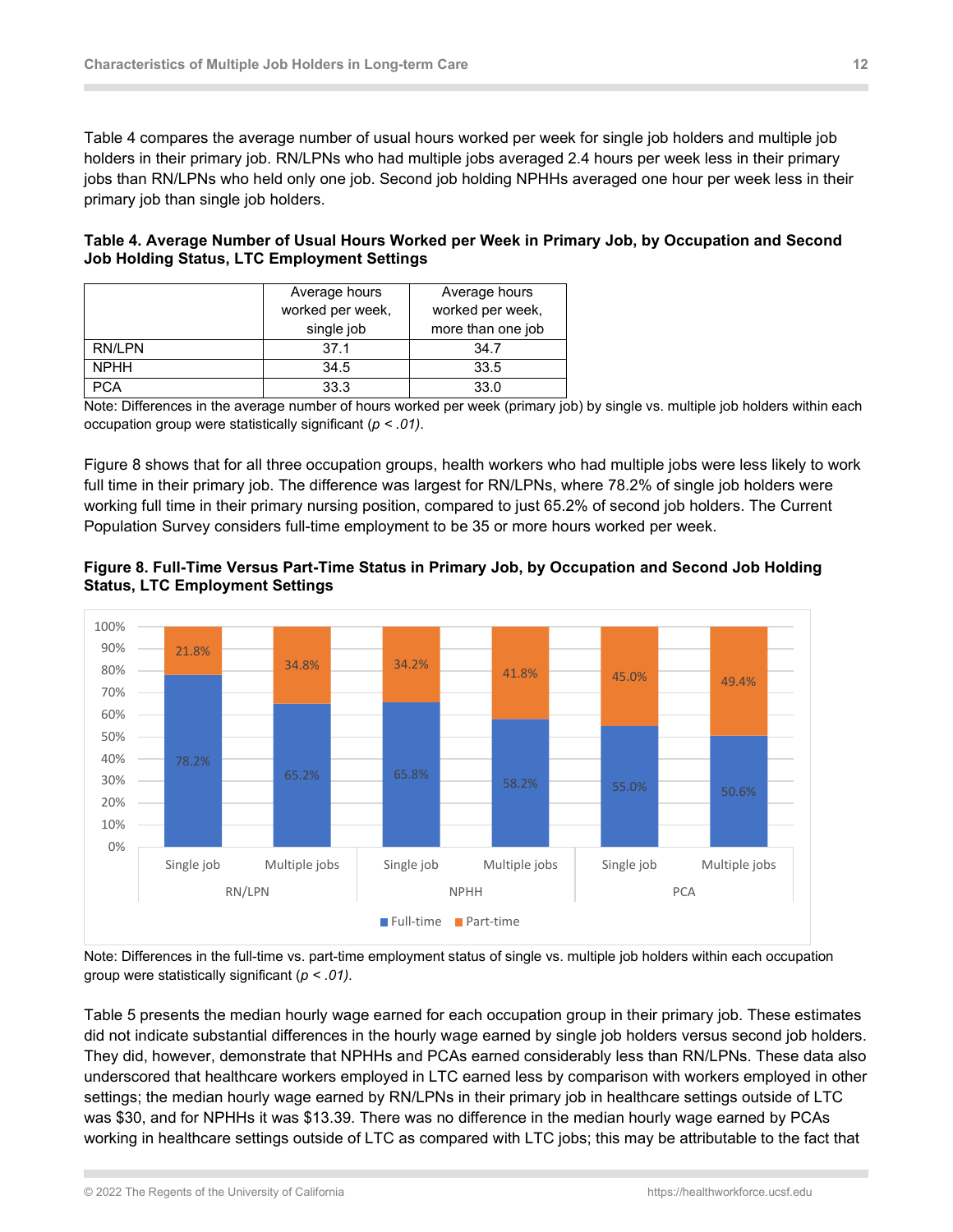comparatively few PCAs worked in non-LTC healthcare settings (less than 8% of the PCA workforce identified in the sample used for this analysis).

#### <span id="page-12-0"></span>**Table 5. Median Hourly Wage in Primary Job, by Occupation and Second Job Holding Status, LTC Employment Settings**

|             | Median hourly wage,             | Median hourly wage, |
|-------------|---------------------------------|---------------------|
|             | more than one job<br>single job |                     |
| RN/LPN      | \$23.44                         | \$23.05             |
| <b>NPHH</b> | \$11.82                         | \$12.09             |
| <b>PCA</b>  | \$11.33                         | \$11.44             |

Note: Differences in the median hourly wage of single vs. multiple job holders were statistically significant (*p < .01)* for RN/LPNs and NPHHs; the difference among PCAs was not statistically significant.

Figure 9 presents the extent to which workers reported being members of a labor union, an employee association similar to a union, or being otherwise covered by a union or employee association contract in their primary job. The data indicate that union coverage for RN/LPNs and NPHHs employed in LTC was low in comparison with other healthcare settings; approximately 20% of RN/LPNs and 14% of NPHHs employed in non-LTC settings reported union coverage in their primary job. For PCAs there was no difference, with approximately 9% of those employed in non-LTC settings reporting union coverage. Union coverage for second job holding RN/LPNs was slightly higher in comparison with single job holders, but there was no real difference among either NPHHs or PCAs. These estimates suggest that union coverage may not be an important factor with respect to whether someone holds a second job.



#### <span id="page-12-1"></span>**Figure 9. Union Membership/Coverage in Primary Job, by Occupation and Second Job Holding Status, LTC Employment Settings**

Note: Differences in the union membership status of single vs. multiple job holders was statistically significant (*p < .01)* for RN/LPNs; differences among NPHHs and PCAs were not statistically significant.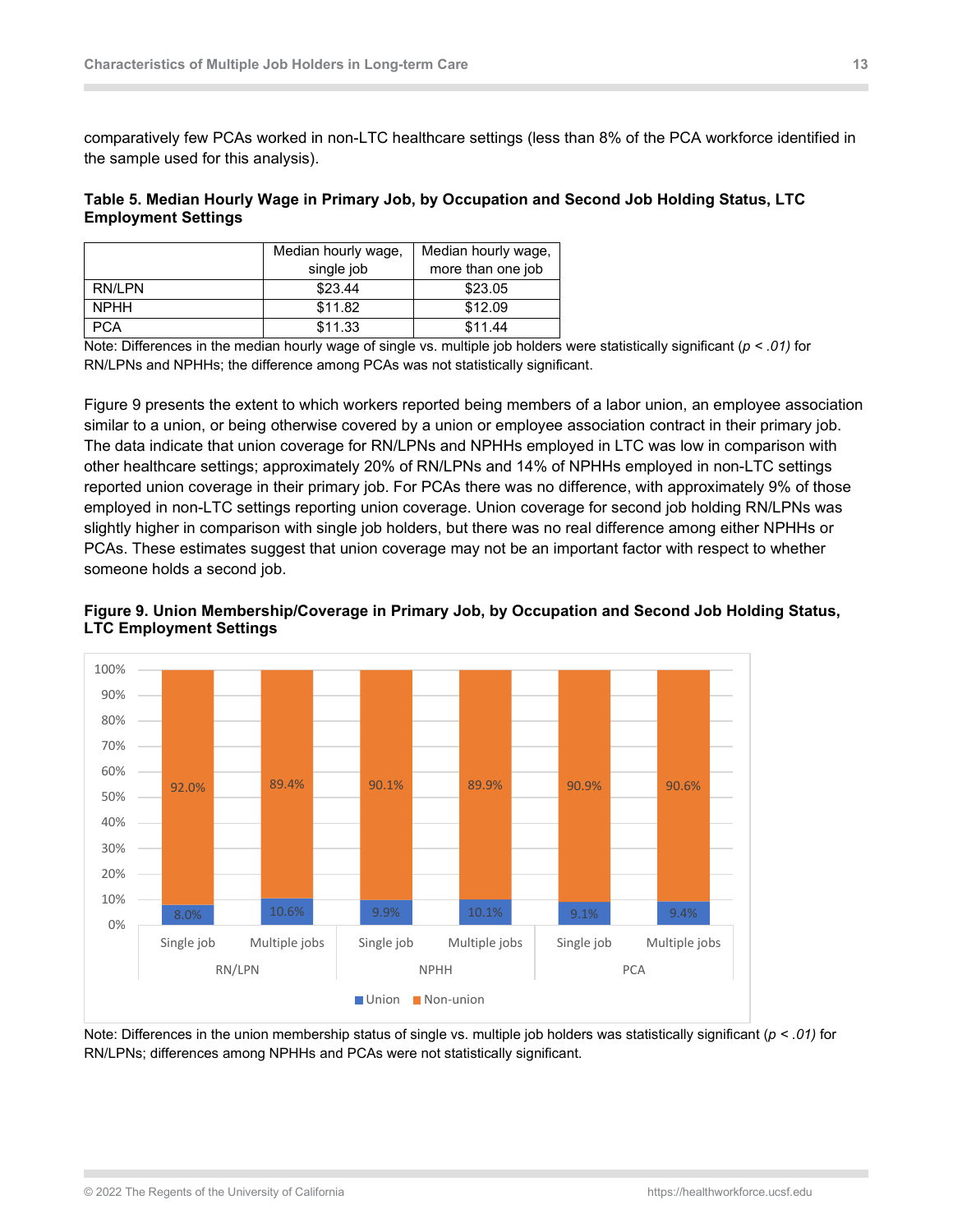Table 6 describes multiple job holding RN/LPNs, NPHHs, and PCAs by whether their secondary employment was in the same occupation within a LTC setting, a different occupation within a LTC setting, a non-LTC healthcare setting, or outside of healthcare. Nearly one-third of RN/LPNs and NPHHs holding multiple jobs reported secondary employment in the same occupation and in a LTC setting; the percentage was smaller for PCAs (26.5%). Between 15% and 19% of each occupation group reported secondary employment in a LTC setting but in a different occupation. Secondary employment in a non-LTC healthcare setting (in any occupation) ranged from approximately 8% of PCAs holding multiple jobs to nearly 21% of RN/LPNs. Approximately one-third of RN/LPNs, 37% of NPHHs, and nearly 47% of PCAs who are multiple job holders reported secondary employment outside of healthcare.

|             | Employed in LTC, | Employed in LTC,     | Employed in             | Employed outside |
|-------------|------------------|----------------------|-------------------------|------------------|
|             | same occupation  | different occupation | non-LTC healthcare      | healthcare       |
|             |                  |                      | setting, any occupation |                  |
| RN/LPN      | 32.0%            | 15.2%                | 20.7%                   | 32.2%            |
| <b>NPHH</b> | 32.8%            | 19.1%                | 10.7%                   | 37.4%            |
| <b>PCA</b>  | 26.5%            | 18.6%                | 8.2%                    | 46.7%            |

#### <span id="page-13-1"></span>**Table 6. Second Job Holders in LTC, by Occupation and Employment Setting of Second Job**

### <span id="page-13-0"></span>**Conclusions**

This data brief describes the prevalence of multiple job holding among occupations that provide elder care in LTC settings and explores selected characteristics of multiple job holders. We found that multiple job holding rates for all selected occupations, and for LTC settings generally, were higher than average, and that within LTC, PCAs and RN/LPNs had the highest rates.

Multiple job holders differed from single job holders in terms of age, gender, race/ethnicity, and foreign-born status, although not always consistently across all occupation groups. Multiple job holding NPHHs and PCAs were younger on average, but there was no statistically significant difference in the median age of single versus second job holding RN/LPNs. Males accounted for a substantially larger percentage of RN/LPNs and NPHHs holding multiple jobs, but there was no difference in gender composition among PCAs. Overall, the NPHH and PCA workforce was more racially and ethnically diverse compared to the RN/LPN workforce. Across all three occupation groups, a larger percentage of the multiple job holding workforce was Black or African American. The percentage of White RN/LPNs that held multiple jobs was 10 percentage points smaller than single job holders. Single and multiple job holding RN/LPNs also differed substantially in their composition by foreign-born status; the percentage of RN/LPNs holding multiple jobs who identified as foreign-born was 10 percentage points larger.

LTC employment paid considerably less than other healthcare settings, particularly for RNs and LPNs. However, we found no meaningful difference for any occupation group in the estimated median hourly wage for single versus multiple job holders' primary jobs. We found that compared to single job holders, a smaller share of multiple job holding RN/LPNs and NPHHs reported full-time employment in their primary position; this was likely to be one of the most important factors in the decision to seek secondary employment. Overall, union membership among RN/LPNs and NPHHs employed in LTC settings was lower in comparison with non-LTC healthcare settings. We found a small increase in the percentage of multiple job holding RN/LPNs reporting union membership in their primary job, but it is difficult to draw any conclusions about why this would be the case. Finally, our analysis showed that a near majority of multiple job holding RN/LPNs and PCAs, and an actual majority of NPHHs, were also employed in a LTC setting for their second jobs (whether in the same or in a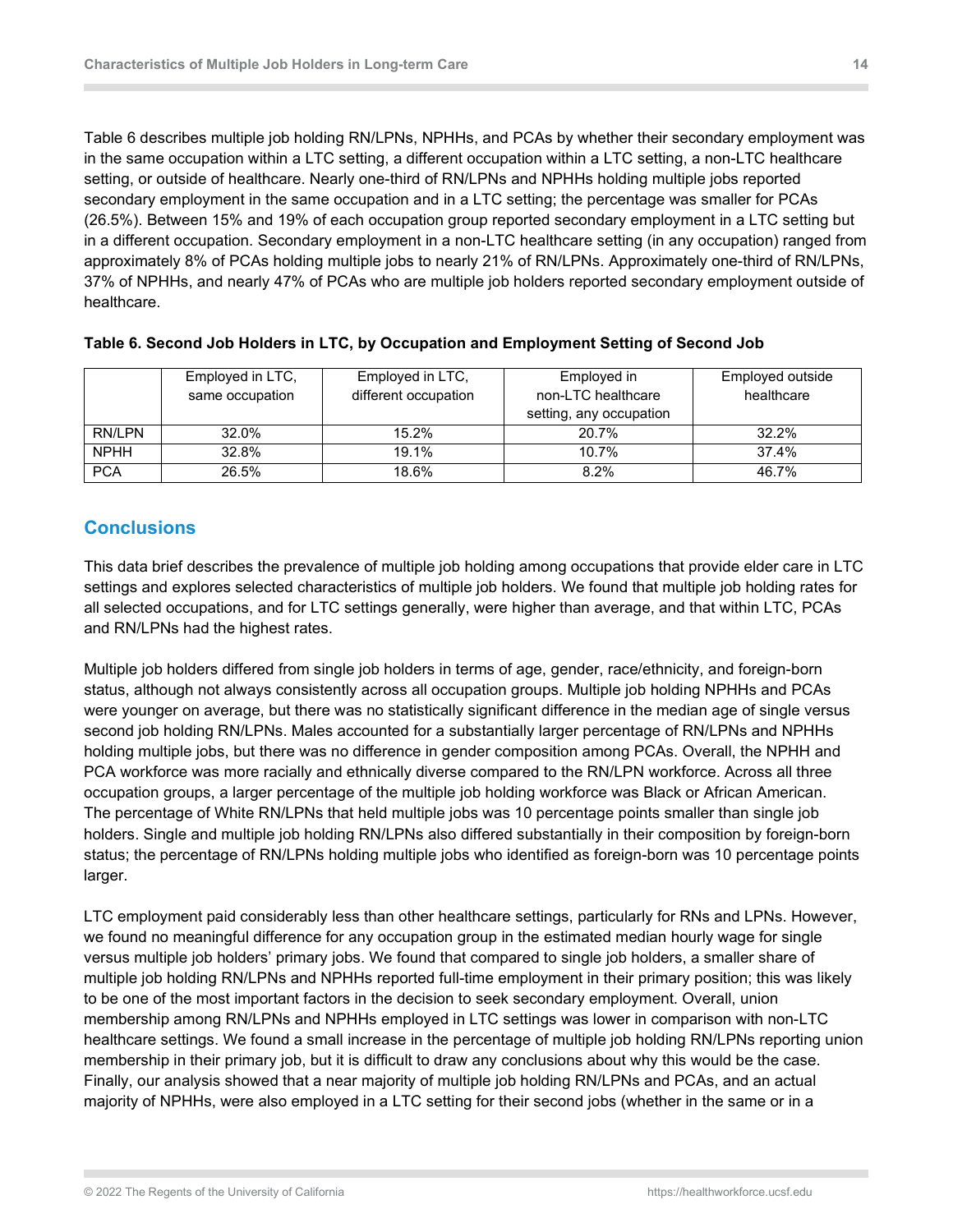different occupation). Moreover, approximately two-thirds of multiple job holding RN/LPNs and NPHHs reported secondary employment in healthcare (in any occupation, whether in LTC or another healthcare setting).

Multiple job holding is a difficult phenomenon to measure. Recent estimates of the percentage of workers holding more than one job in the U.S. labor force range from 5% $^{12}$  to as much as 13%. $^{13}$  These percentages are likely to undercount rates of multiple job holding, as available data sources do not provide details about self-employment or about informal or unpaid work. It is plausible that patient care workers employed in LTC settings are more likely than average to engage in alternative work arrangements such as informal home health care services providers. The number of patient care providers in LTC settings who hold multiple jobs may be higher than official estimates.

The urgency of the threat posed by COVID-19 to the LTC patient population has diminished with the widespread availability of effective vaccines. However, there is some evidence of vaccine hesitancy among frontline health workers,<sup>14</sup> creating a possibility that vaccination mandates in healthcare facilities may exacerbate existing staffing shortages<sup>15</sup> in LTC settings. Beyond the challenges posed by a viral pandemic, employment in LTC remains at a competitive disadvantage with other healthcare settings and many other sectors of employment generally. The work is difficult, emotionally draining, and workers earn lower wages relative to their peers who work in inpatient hospital settings or ambulatory care settings.<sup>16,17</sup> Among policy reforms recommended to better support the LTC workforce, reimagining how LTC is financed is at the top of the list. <sup>18</sup> New modes of financing are needed to support higher wages and more generous benefits across the LTC workforce, likely reducing turnover and staff shortages, as well as improving worker morale. These changes could have the effect of lowering the rate of multiple job holding, which would further reduce stress for LTC workers and mitigate the infection risk posed by individuals employed across multiple care settings.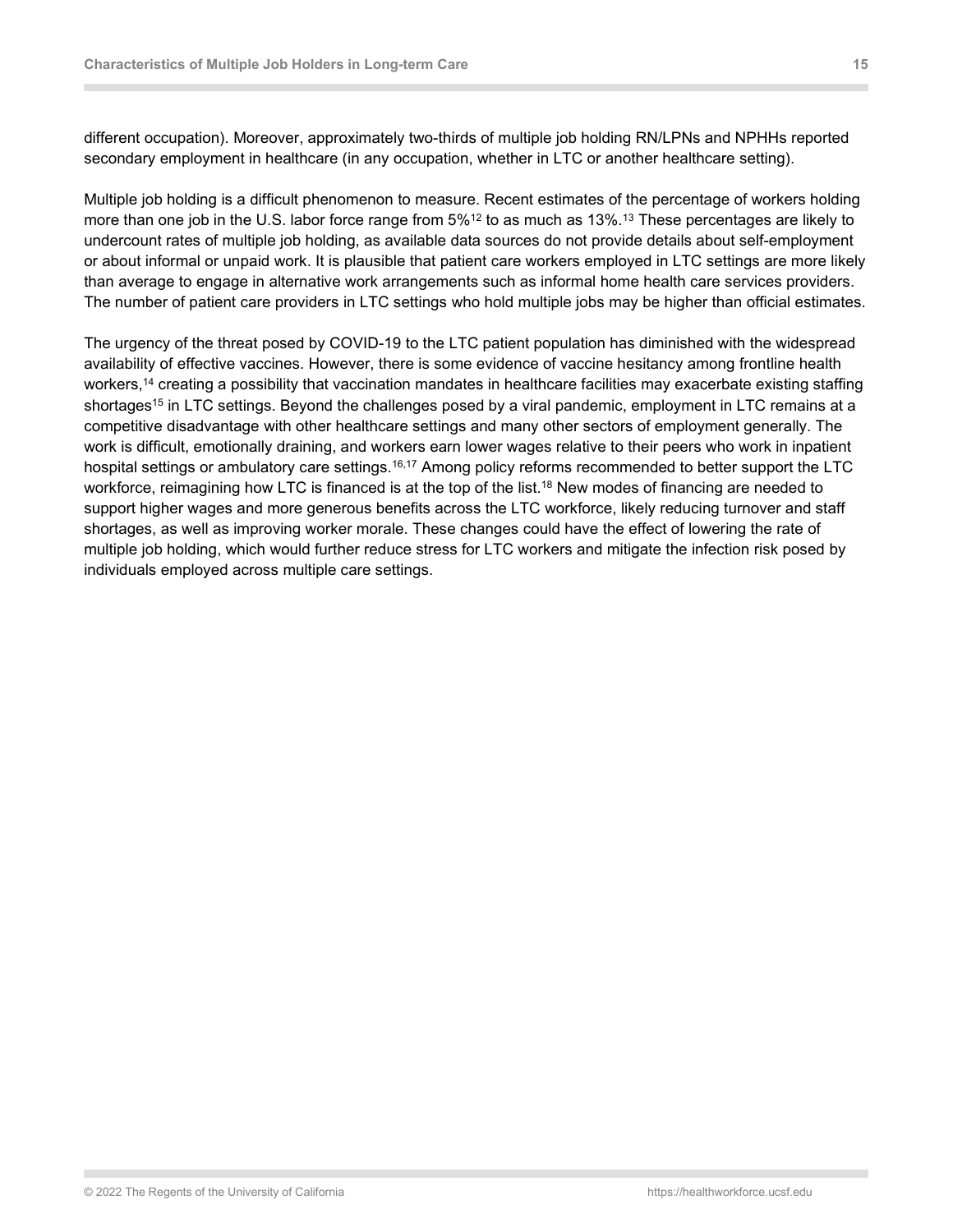#### <span id="page-15-0"></span>**References**

- 1. Campion ED, Caza BB, Moss SE. Multiple Jobholding: An Integrative Systematic Review and Future Research Agenda. *J Manag*. 2020;46(1):165-191. doi:10.1177/0149206319882756
- 2. Hipple SF. Multiple jobholding during the 2000s. *Mon Labor Rev*. July 2010.
- 3. Stone RI, Wiener JM. *Who Will Care for Us? Addressing the Long-Term Care Workforce Crisis*. The Urban Institute and the American Association of Homes and Services for the Aging. October 2001. Available at: https://aspe.hhs.gov/sites/default/files/private/pdf/73111/ltcwf.pdf. Accessed December 2021.
- 4. Spetz J, Stone RI, Chapman SA, Bryant N. Home And Community-Based Workforce for Patients With Serious Illness Requires Support to Meet Growing Needs. *Health Aff*. 2019;38(6): 902–909.
- 5. Baughman RA, Stanley B, Smith KE. Second Job Holding Among Direct Care Workers and Nurses: Implications for COVID-19 Transmission in Long-Term Care. *Med Care Res Rev*. Published online November 19, 2020. doi:10.1177/1077558720974129. PMID: 33213282.
- 6. Chen MK, Chevalier JA, Long, EF. *Nursing home staff networks and COVID-19*. National Bureau of Economic Research Working Paper No. 27608. July 2020. Available at: https://www.nber.org/papers/w27608. Accessed December 2021.
- 7. Van Houtven CH, DePasquale N, Coe NB. Essential long term care workers commonly hold second jobs and doubleor-triple duty caregiving roles. *J Am Geriatr Soc*. 2020:68(8), 1657-1660[. https://doi.org/10.1111/jgs.16509](https://doi.org/10.1111/jgs.16509)
- 8. Duan Y, Iaconi A, Song Y, et al. Care Aides Working Multiple Jobs: Considerations for Staffing Policies in Long-Term Care Homes During and After the COVID-19 Pandemic [Letter to editor]. *J Am Med Dir Assoc*. 2020;21(10):1390- 1391. doi:10.1016/j.jamda.2020.07.036
- 9. McMichael TM, Clark S, Pogosjans S, et al. COVID-19 in a Long-Term Care Facility King County, Washington, February 27–March 9, 2020. *Morb Mortal Wkly Rep*. 2020;69(12):339-342. [https://www.cdc.gov/mmwr/volumes/69/wr/mm6912e1.htm?s\\_cid=mm6912e1\\_w](https://www.cdc.gov/mmwr/volumes/69/wr/mm6912e1.htm?s_cid=mm6912e1_w)
- 10. Ladhani SN, Chow JY, Janarthanan R, et al. Increased risk of SARS-CoV-2 infection in staff working across different care homes: enhanced CoVID-19 outbreak investigations in London care Homes. *J Infect*. 2020;81(4):621-624. doi:10.1016/j.jinf.2020.07.027
- 11. U.S. Census Bureau. Current Population Survey (CPS) Basic Monthly Data. Available at: <https://www.nber.org/research/data/current-population-survey-cps-basic-monthly-data>
- 12. Labor force statistics from the Current Population Survey. 2019. U.S. Bureau of Labor Statistics. Available at: https://www.bls.gov/cps/cpsaat36.htm. Accessed December 2021.
- 13. Katz LF, Krueger AB. *The Rise and Nature of Alternative Work Arrangements in the United States, 1995-2015*. National Bureau of Economic Research Working Paper No. 22667. September 2016. Available at: https://www.nber.org/papers/w22667. Accessed December 2021.
- 14. Kirzinger A, Kearney A, Hamel L, Brodie M. *KFF/The Washington Post Frontline Health Care Workers Survey*. Kaiser Family Foundation. April 2021. Available at: https://www.kff.org/report-section/kff-washington-post-frontline-healthcare-workers-survey-vaccine-intentions. Accessed December 2021.
- 15. Paulin E. *Worker Shortages in Nursing Homes Hit Pandemic Peak as COVID-19 Deaths Continue*. AARP. November 2021. Available at: https://www.aarp.org/caregiving/health/info-2021/nursing-home-covid-19-report-november.html.